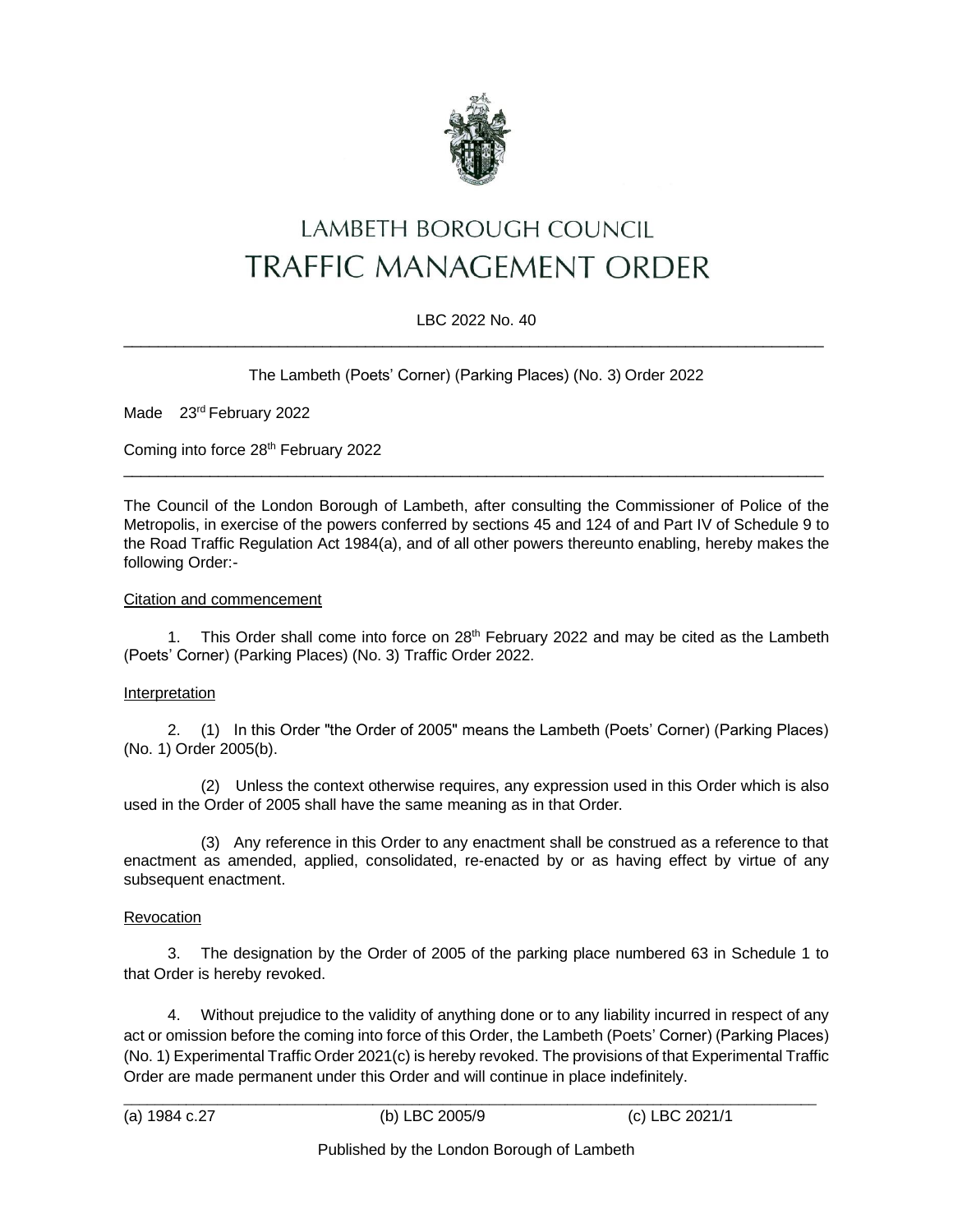## Designation of parking place and application of the Order of 2005 thereto

5. (1) The area on a highway comprising the length of carriageway of a street specified in column 2 of the Schedule to this Order and bounded on one side of that length by the edge of the carriageway and on the other sides by a white line marking is designated as a parking place.

(2) The reference in this Article to a white line marking shall be construed as a reference to the white line marking (either broken or continuous) provided for in Schedule 7 to the Traffic Signs Regulations and General Directions 2016(a) or, if applicable, authorised by the Secretary of State by virtue of section 64 of the Road Traffic Regulation Act 1984.

(3) The provisions of the Order of 2005 (other than Articles 3 and 16) shall apply to the area designated as a parking place by this Order as if in those provisions any reference to a parking place included a reference to the area designated as a parking place by this Order and as if any reference to Schedule 1 to the Order of 2005 included a reference to the Schedule to this Order.

## Placing of traffic signs, etc.

6. The Council shall:-

(a) place and maintain traffic signs indicating the limits of the parking place referred to in the Schedule to this Order;

(b) place and maintain in or in the vicinity of the parking place referred to in the Schedule to this Order traffic signs indicating that such parking place may be used during the permitted hours for the leaving only of the vehicles specified in Article 4(2) of the Order of 2005;

(c) carry out such other works as is reasonably required for the purposes of the satisfactory operation of the parking place designated by this Order.

Dated this twenty third day of February 2022.

Ben Stevens Highway Network Manager

 $\_$  , and the set of the set of the set of the set of the set of the set of the set of the set of the set of the set of the set of the set of the set of the set of the set of the set of the set of the set of the set of th (a) S.I. 2916/362